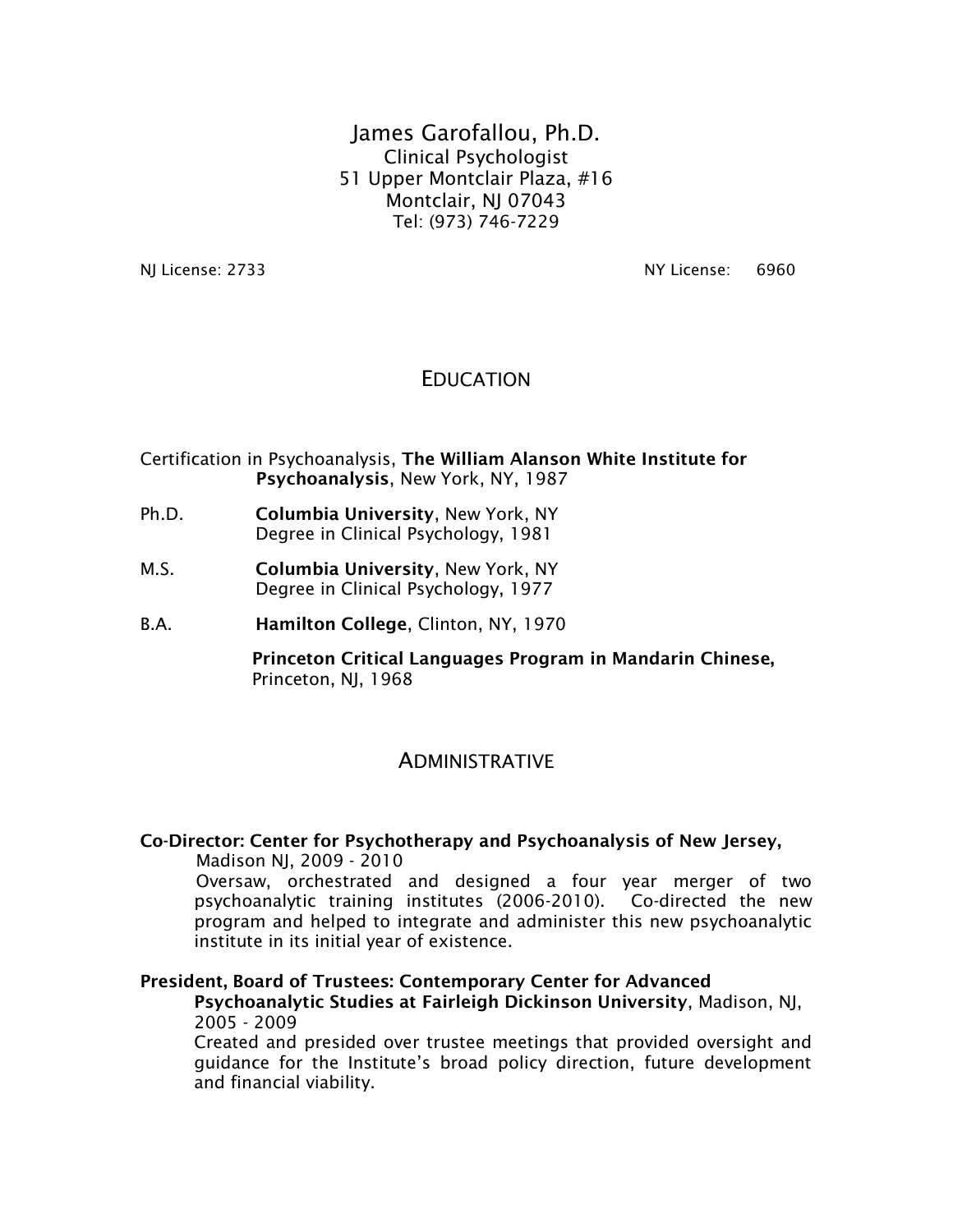## Dean: Contemporary Center for Advanced Psychoanalytic Studies at

Fairleigh Dickinson University, Madison, NJ, 2001 - 2009 Dean of an adult psychoanalytic training program for psychologists, social workers and psychiatrists. Oversaw all aspects of the organization including training, standards and faculty appointments. Presided over the organization's Executive Board, conducted faculty meetings and served as chief administrator of the institute.

#### Founder and Editor: *The Review of Interpersonal Psychoanalysis,* White Institute for Psychoanalysis, New York, NY, 1994 – 2001

Created, developed, designed and edited this publication of the William Alanson White Psychoanalytic Institute (circulation 7,000) which published key articles in Interpersonal Psychoanalysis. Chose articles to publish, managed the writing staff, budget and the printing and publication process.

#### Editor: *The Record of the William Alanson White Institute,* White Institute for Psychoanalysis, New York, NY, 1993 – 2001

Selected and edited articles, oversaw layout and design, directed writing assignments and managed writing and layout staff. Managed the budget, printing and publication process for this periodical of the White Institute (circulation 3,000).

# TEACHING & SUPERVISORY

#### Training Analyst, Faculty and Senior Supervisor: Center for Psychotherapy and Psychoanalysis of New Jersey, Madison, NJ, 2009 – present

Supervise psychoanalytic candidates. Teach "Interpersonal Psychoanalysis: Theoretical and Clinical Considerations" in the psychoanalytic training program.

#### Training Analyst, Faculty and Senior Supervisor: Contemporary Center for Advanced Psychoanalytic Studies, Madison, NJ, 1992- 2009

Supervised psychoanalytic candidates. Taught "Interpersonal Psychoanalysis: Theoretical and Clinical Considerations" and "Clinical Case Seminar on the Difficult Patient" in the psychoanalytic training program.

#### Faculty, Supervisor: William Alanson White Institute for Psychoanalysis,

New York, NY, 1987 - present

Supervisor of Psychotherapy. Taught "Introduction to Psychological Testing" in the Division of Continuing Education. Addressed cognitive, neuropsychological, psycho-educational and projective testing from a psychoanalytic and treatment-oriented point of view.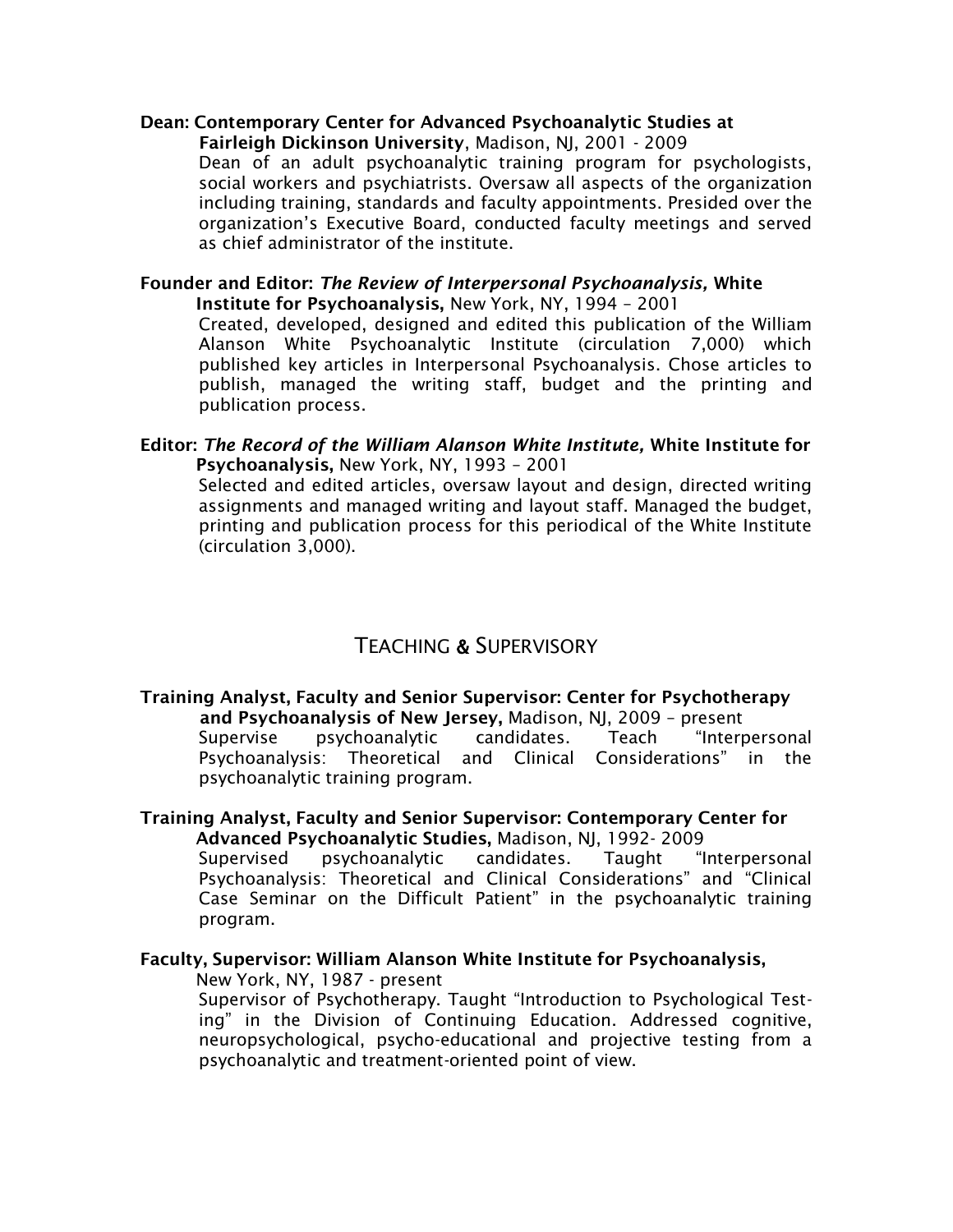#### Faculty: Manhattan Institute for Psychoanalysis,

New York, NY, 1995 - 2006

Psychoanalytic Supervisor of analytic candidates. Taught "Sullivan's Clinical Technique" to candidates in the psychoanalytic training program.

#### Supervisor: Institute for Contemporary Psychotherapy,

New York, NY, 1994 – 2006 Psychoanalytic Supervisor of analytic candidates.

#### Screener: The William Alanson White Institute for Psychoanalysis,

New York, NY, 1991 – 1996

Screened and assessed applicants to determine their ego strengths, diagnoses and capacities for psychoanalysis. These screened analysands then qualified as control cases for candidates in the analytic training program.

#### Senior Psychologist: Roosevelt Hospital, The St. Lukes-Roosevelt Hospital Center, New York, NY, 1987 – 1993

Supervisor of psychotherapy for Clinical Psychology Post-Interns. Supervised intensive ongoing psychotherapy cases focusing on tactics, technique and dynamics.

#### Director: Continuing Education in Psychological Testing,

New York NY, 1987 - 1990 Founded and taught private two-day workshops to psychologists on the topic of Wechsler Scatter Analysis and Rorschach Ratio Interpretation.

#### Adjunct Assistant Professor: Dept. of Clinical Psychology, Teachers College, Columbia University, New York, NY, 1980 - 1991

Taught "Advanced Projectives," a course focusing exclusively on Rorschach interpretation. (1985 - 1991). Taught introductory course on psychological assessment including cognitive-intellectual assessment and projective technique. (1986). Supervised and taught supervisory technique to psychotherapy supervisors. (1985 to 1991) Supervised clinical assessment practica with a focus on the initial phase of psychotherapy and short term treatment. (1980 to 1985)

#### Clinical Instructor in Psychiatry: New York University School of Medicine,

New York, NY, 1981 - 1983

Supervised psychiatry residents in individual psychotherapy and group psychotherapy. Conducted a weekly clinical case seminar for the ward staff. Conducted a clinical case conference on depression for psychiatry residents.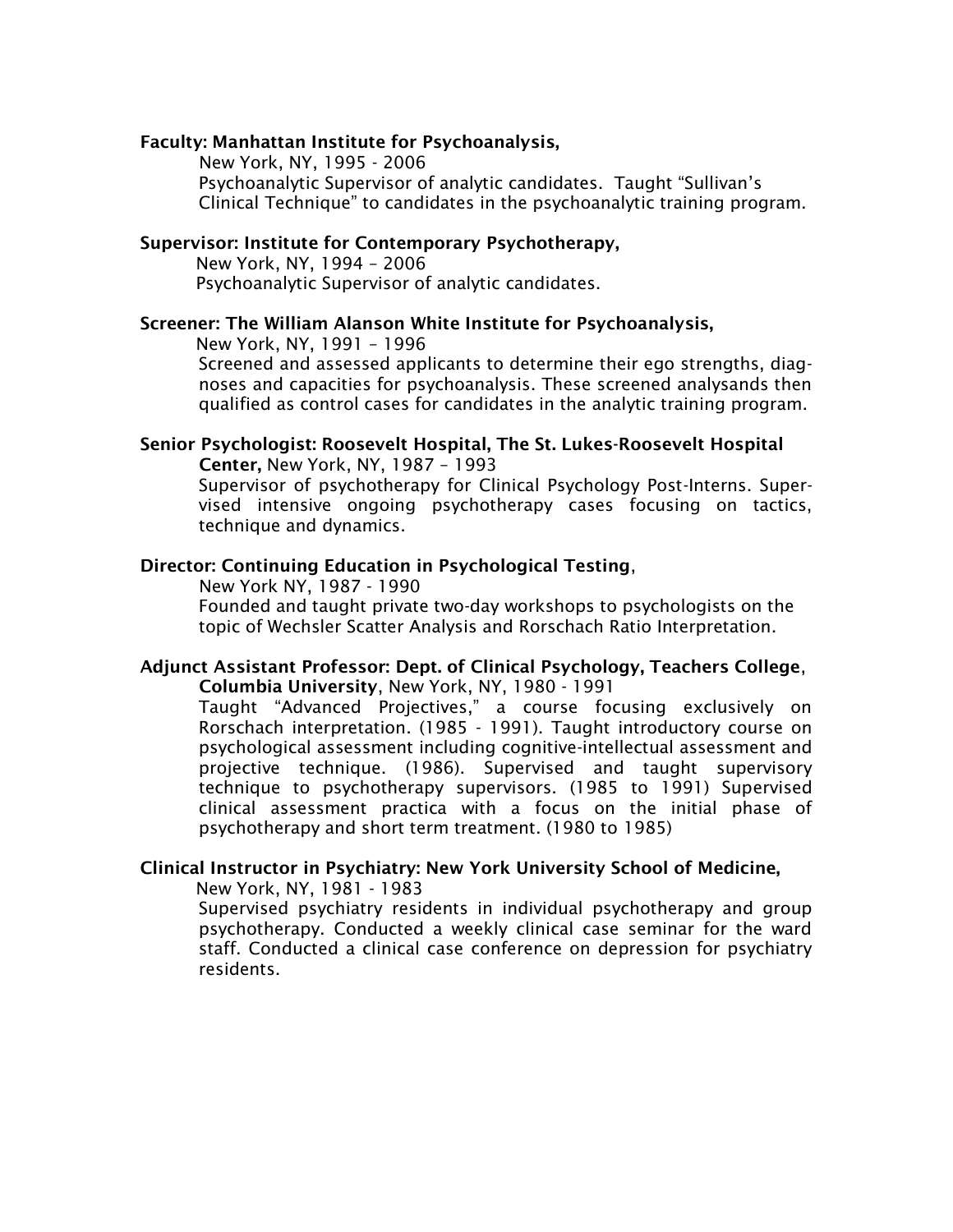# **CLINICAL**

Private Practice: Adult and adolescent psychotherapy, psychoanalysis, couples and private supervision, Montclair, NJ, 1982 - present

#### Clinical Consultant: Managed Health Network,

New York, NY, 1989 - 1993

Screened and clinically evaluated self-referred employees for psychiatric and chemical dependency problems. Made clinical evaluations and appropriate referrals. Provided short-term therapy, couples treatment and crisis intervention. Clinical responsibilities included referral follow-up, job performance evaluations and consultation with E. A. P. staff

#### Consulting Psychologist: Gracie Square Hospital,

New York, NY, 1987 - 1991

Consultant to the Dual Focus and Eating Disorders Wards for patients suffering from chemical dependencies, eating disorders or undergoing detoxification. Evaluated patients with whom the staff was having difficulty or problems around responsiveness to treatment.

#### Consulting Psychologist, New York City Department of Corrections:

Rego Park, NY, 1988 Evaluated and counseled N.Y.C. Corrections officers for fitness of duty and fitness to carry a firearm.

#### Consulting Psychologist: The Holliswood Hospital,

Holliswood, NY, 1987 - 1989

Consultant to the inpatient Dual Diagnosis ward. Evaluations included diagnostic testing and extensive treatment planning.

## Senior Psychologist: University Hospital, New York University Medical

Center, New York, NY, 1981 – 1983

Clinical supervision of staff on a psychiatric inpatient short-term ward. Supervised ward community meetings. Diagnostic assessment: psychological and neuropsychological testing.

#### Staff Psychologist: South Beach Psychiatric Center, Staten Island, NY, 1979 - 1981

Individual and group psychotherapy, short-term and crisis intervention on an acute inpatient admitting ward. Clinical supervisor of ward treatment team.

#### Chief Psychology Intern: Bellevue Psychiatric Hospital, New York University Medical Center, New York, NY, 1978 - 1979

Chief Intern for the Bellevue Psychiatric clinical psychology internship program. Duties included clinical, research and administrative responsibilities.